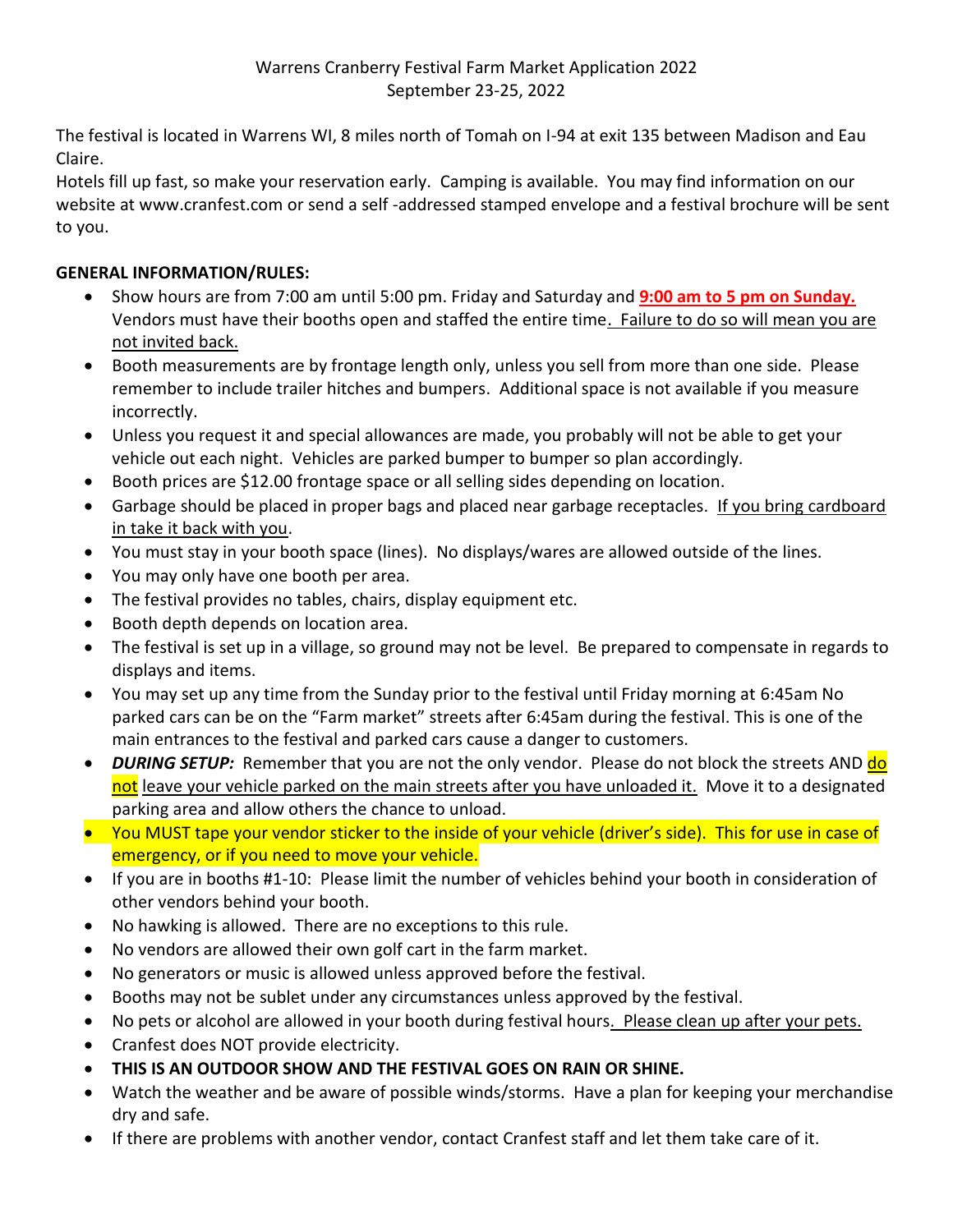• If you have issues during set up, watch for Cranfest staff on the grounds. They will be able to answer many questions or get in touch with the farm market committee.

APPLICATION RULES:

- You must have your own liability insurance. A copy of your insurance must be received by our office no later than 3 weeks before the festival. If you do not have insurance, many vendors were able to obtain a reasonably priced policy from Stratus Ins 1-888-568-0548 o[r www.actinspro.com](http://www.actinspro.com/)
- You must have a valid Wisconsin Sales Tax permit. Vendors are responsible for collecting and paying sales tax, if applicable. (Wisconsin Sales Tax Office 1-608-266-2776.)
- Vendors that were here in 2021 will get first consideration, but your same booth space will only be held until the mailing deadline. After that deadline, all applications will be considered in order of receipt.
- You are renting a space only. Booths may be shifted/moved due to circumstances. Effort will be made to keep as close to the same spot as possible.
- We reserve the right to accept or reject any booth or merchandise.
- All items sold and displayed must be juried and approved.
- All items must show good taste and be family appropriate. No illegal merchandise is allowed
- You will be notified by mail if you have been accepted to participate in our show. Your cancelled check is your receipt.
- Your booth packet containing booth number, wristbands and any additional information will be in the mail to you by September 1, 2022.
- **REFUNDS:** Your cancelled check is your receipt. An accepted application is a commitment to participate in the event and there are No Refunds on cancellations for any reason.
- If you are not in your booth by 8:00 am on Friday (opening day) and have not contacted our office at 608-378-4200 to notify us of problems or an emergency, you will be considered a "No show" and will not be given a refund or invited back to the festival.
- **If you are planning on selling any type of "commercial-non prepackaged food", please contact the office and explain. You might be required, by law to fill out a commercial food application and follow those rules also.**

All questions should be addressed to the Warrens Cranberry Festival office at: Phone 608-378-4200 Fax: 608-378-4250 Email: [cranfest@cranfest.com](mailto:cranfest@cranfest.com) The office will get your message to me and I will answer as soon as possible.